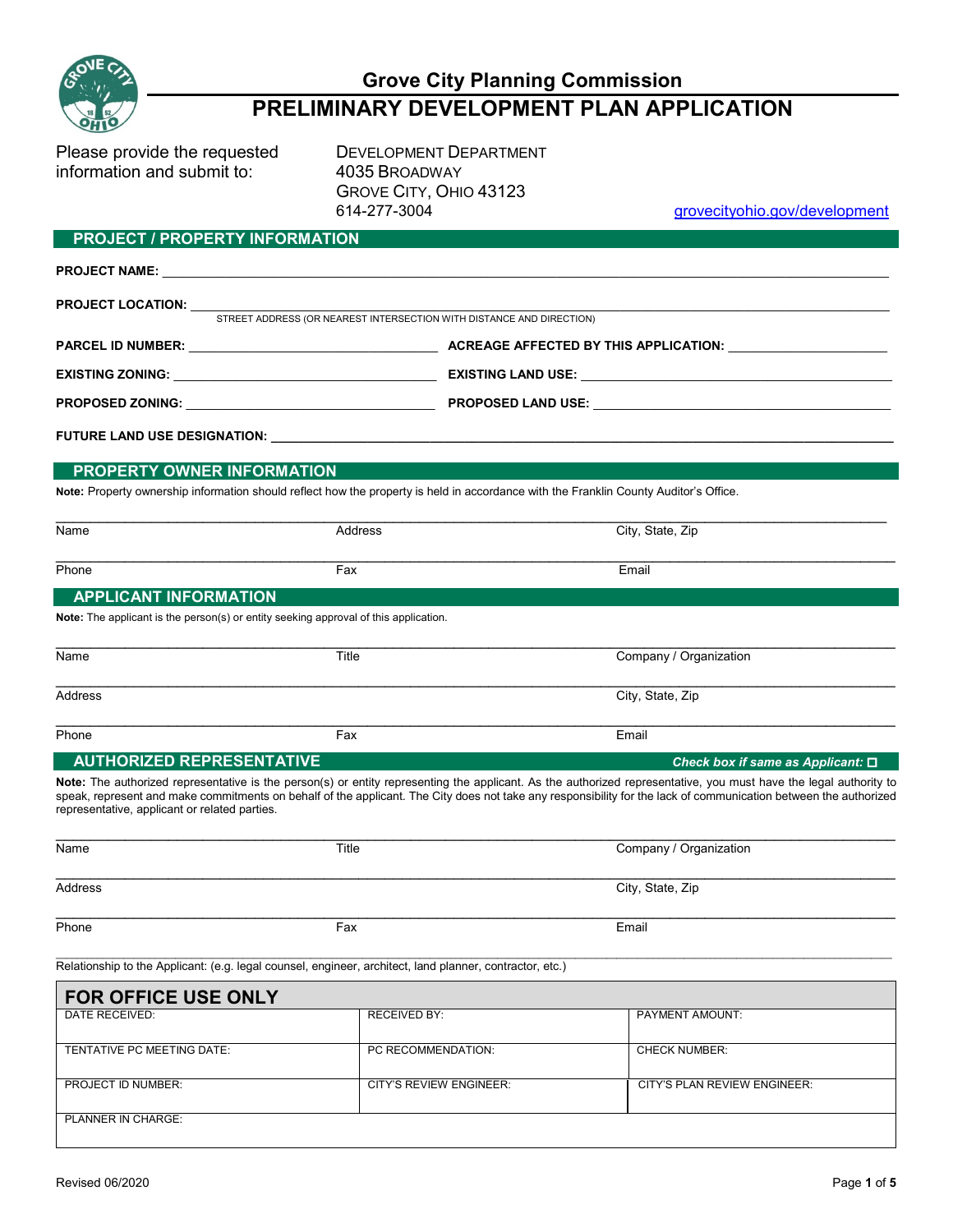| <b>ADDITIONAL PROJECT INFORMATION</b>                                                                                                                                                                                  |                                                                                                                             |  |
|------------------------------------------------------------------------------------------------------------------------------------------------------------------------------------------------------------------------|-----------------------------------------------------------------------------------------------------------------------------|--|
|                                                                                                                                                                                                                        |                                                                                                                             |  |
| DEVELOPMENT TYPE: Commercial Retail □<br>Commercial Office $\Box$                                                                                                                                                      | Residential $\square$<br>Industrial $\square$<br>Mixed $\square$<br>Other $\Box$                                            |  |
|                                                                                                                                                                                                                        |                                                                                                                             |  |
|                                                                                                                                                                                                                        |                                                                                                                             |  |
|                                                                                                                                                                                                                        | ESTIMATED NUMBER OF PERMANENT JOBS CREATED (IF APPLICABLE): _____________________                                           |  |
|                                                                                                                                                                                                                        | ESTIMATED VALUATION OF BUILDING IMPROVEMENTS: _______________ ESTIMATED VALUATION OF SITE IMPROVEMENTS: ___________         |  |
| PROPERTY OWNER AUTHORIZATION OF APPLICANT SUBMITTAL AND SITE VISIT(S)                                                                                                                                                  |                                                                                                                             |  |
| T                                                                                                                                                                                                                      | the current property owner hereby authorize the context of the state of the current property owner hereby authorize the     |  |
|                                                                                                                                                                                                                        |                                                                                                                             |  |
| bound by all representations and agreements made by the applicant and/or their authorized representative.                                                                                                              |                                                                                                                             |  |
|                                                                                                                                                                                                                        | Additionally, as the current property owner, knowing that site visits to the property may be necessary, I hereby authorize  |  |
| City representatives to enter, photograph and post notices on the property described in the application.                                                                                                               |                                                                                                                             |  |
|                                                                                                                                                                                                                        |                                                                                                                             |  |
|                                                                                                                                                                                                                        |                                                                                                                             |  |
| STATE OF OHIO, COUNTY OF FRANKLIN                                                                                                                                                                                      |                                                                                                                             |  |
| The above individual(s), being first duly sworn, deposes on oath and says that he/she has read the foregoing<br>Affidavit subscribed by him/her, knows the contents thereof, and that the statements therein are true. |                                                                                                                             |  |
| SUBSCRIBED AND SWORN TO before me this _______ day of ___________________________, 20____.                                                                                                                             |                                                                                                                             |  |
| Official Seal and Signature of Notary Public                                                                                                                                                                           |                                                                                                                             |  |
| APPLICANT'S / AUTHORIZED REPRESENTATIVE'S AFFIDAVIT                                                                                                                                                                    |                                                                                                                             |  |
|                                                                                                                                                                                                                        | the applicant or authorized representative, the service of the state of authorized representative,                          |  |
|                                                                                                                                                                                                                        | have read and understand the contents of this application. The information contained in this application, attached exhibits |  |
| and other information submitted is complete and in all respects true and correct, to the best of my knowledge and belief.                                                                                              |                                                                                                                             |  |
|                                                                                                                                                                                                                        |                                                                                                                             |  |
| STATE OF OHIO, COUNTY OF FRANKLIN                                                                                                                                                                                      |                                                                                                                             |  |
| The above individual(s), being first duly sworn, deposes on oath and says that he/she has read the foregoing<br>Affidavit subscribed by him/her, knows the contents thereof, and that the statements therein are true. |                                                                                                                             |  |
| SUBSCRIBED AND SWORN TO before me this ________ day of __________________________, 20_____.                                                                                                                            |                                                                                                                             |  |
| Official Seal and Signature of Notary Public                                                                                                                                                                           |                                                                                                                             |  |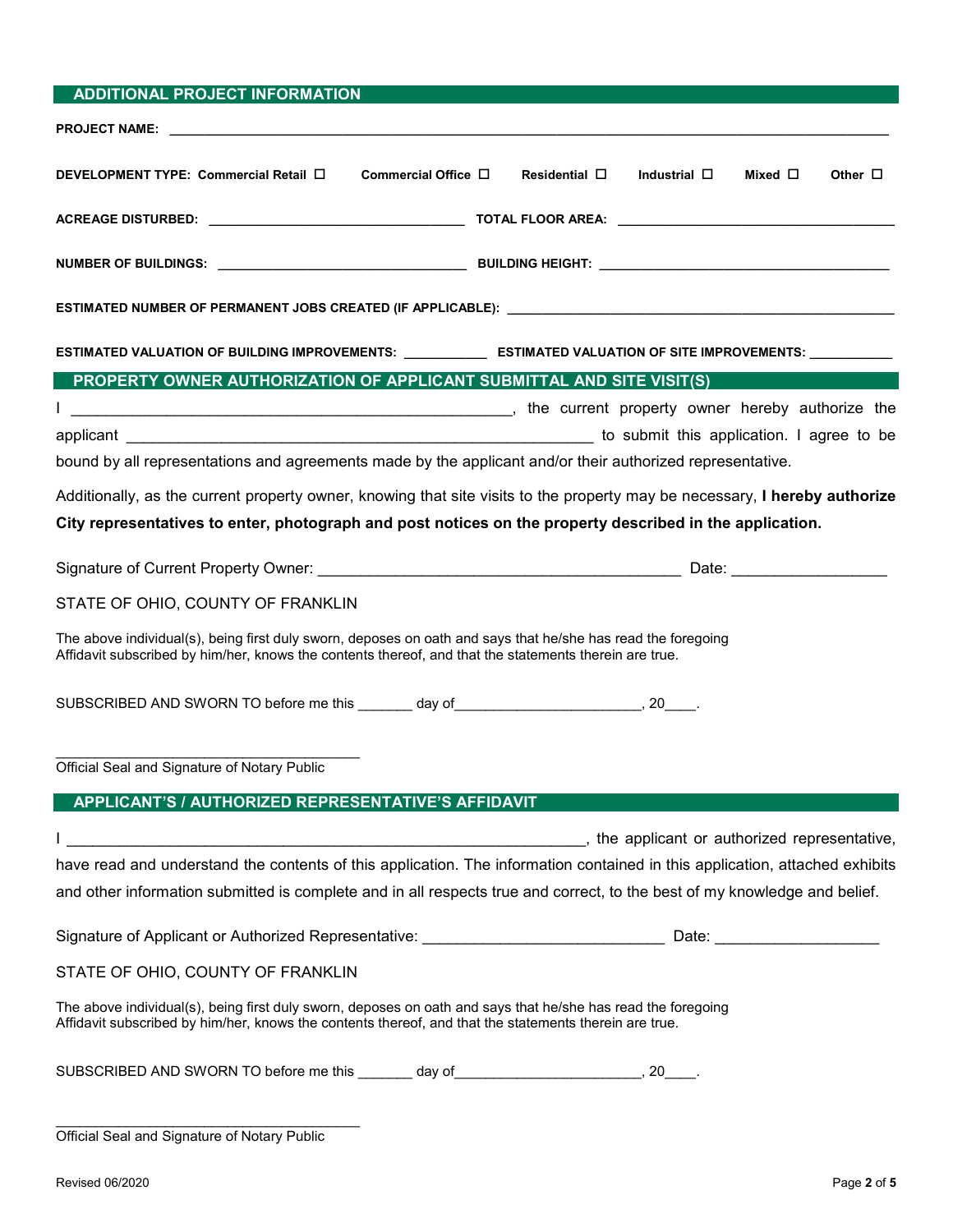#### **REVIEW FEES**

**INSTRUCTIONS:** All blanks/boxes must be completed or checked in order for the application submittal to be considered complete. The engineering review fee and planning review fee is calculated in accordance with the City's Fee Recovery Policy. The submittal shall include the required number of copies (properly folded and collated) and contain all required supplementary documentation. Submitted materials shall be accurate, measurable and shall address all required checklist items contained within the attached supplemental requirements.

| <b>Application Processing Fee:</b> | S  | 150.00 |
|------------------------------------|----|--------|
| <b>Engineering Review Fee:</b>     | \$ |        |
| <b>Planning Review Fee:</b>        | \$ |        |
| <b>Total Submittal Fee:</b>        |    |        |

#### **GROVECITY2050 GUIDING PRINCIPLES**

In January 2018, the City of Grove City adopted the GroveCity2050 Community Plan to update the City's plans and policies to proactively shape where and how the community will grow. The Plan contains specific goals, objectives and actions to guide development in Grove City as well as five (5) guiding principles. All applications submitted for Planning Commission will be reviewed based on the following principles:

- 1. The City's small-town character shall be preserved while continuing to bring additional employment opportunities, residents and amenities to the community.
- 2. Quality design shall be emphasized for all uses to create an attractive and distinctive public and private realm.
- 3. Places shall be connected to improve the function of the street network and create safe opportunities to walk, bike and access public transportation throughout the community.
- 4. Future development shall preserve, protect and enhance the City's natural and built character through sustainable practices, prioritizing parks and open space and emphasizing historic preservation.
- 5. Development shall provide the City with a net fiscal benefit.

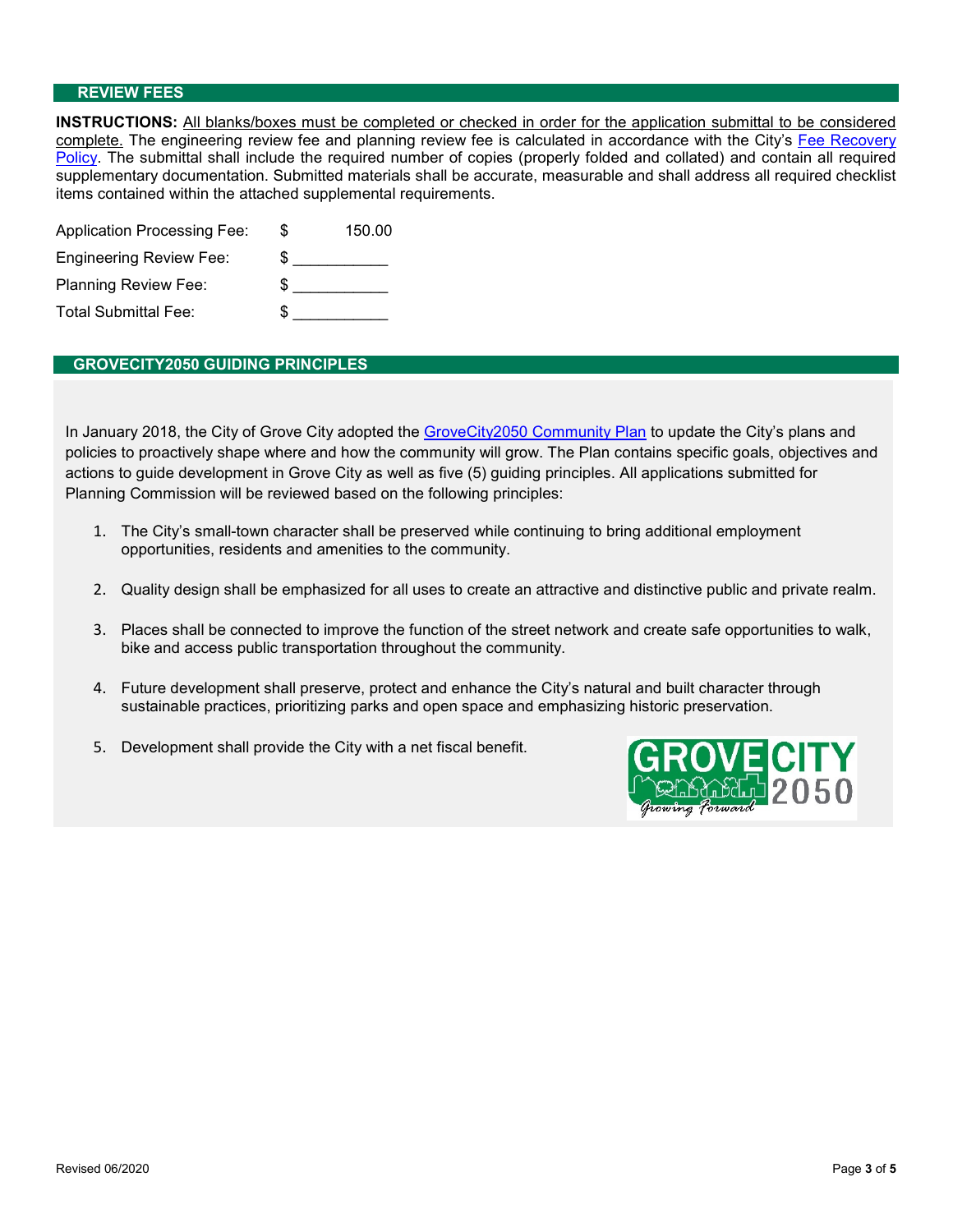

#### **PLEASE CONTACT STAFF FOR A LINK TO SUBMIT THE FOLLOWING ELECTRONIC FILES FOR INITIAL STAFF REVIEW:**

One signed and notarized application

Appropriate fee (\$150 plus applicable engineering and planning review fees – see [Fee Recovery Policy\)](file://///WFS01/Development/Fee%20Recovery%20Policy/GC_FeeRecoveryPolicy.pdf). **Please note that either cash, checks or credit card payments will be accepted. For credit card payments call 614-277-3004.**



A project narrative describing the nature of the project as well as how the proposed development relates to existing and future land use in the surrounding area in terms of character, street design, trail connectivity, open space and other improvements



A metes and bounds legal description and survey of the property, stamped by a certified surveyor

A proposed Development Standards Text (if applicable)

If applicable, scaled plans showing:

- a. Cover Page '
- b. Site Plan
- c. Landscape Plan
- d. Utility and Stormwater

If applicable, preliminary signage details - location, type (wall, ground, projecting or window), materials and total signage area

If applicable, architectural elevations – **in color,** with proposed colors and finish materials noted

A materials detail sheet listing material, manufacturer and color for all proposed exterior materials

If applicable, a traffic study indicating potential traffic generation for the proposed site

If the project is located in the proximity of existing residential development, it is strongly recommended that the applicant reach out with notifications to neighboring residents.

NOTE: One (1) paper copy (8 1/2 x 11) of all final materials being presented to Planning Commission will be required, as well as one 24 x 36 [copy of all plan sheets, if applicab](http://www.grovecityohio.gov/development)le.

For additional information, contact the Grove City Development Department at 614-277-3004 or visit the Development Department website at www.grovecityohio.gov/development.